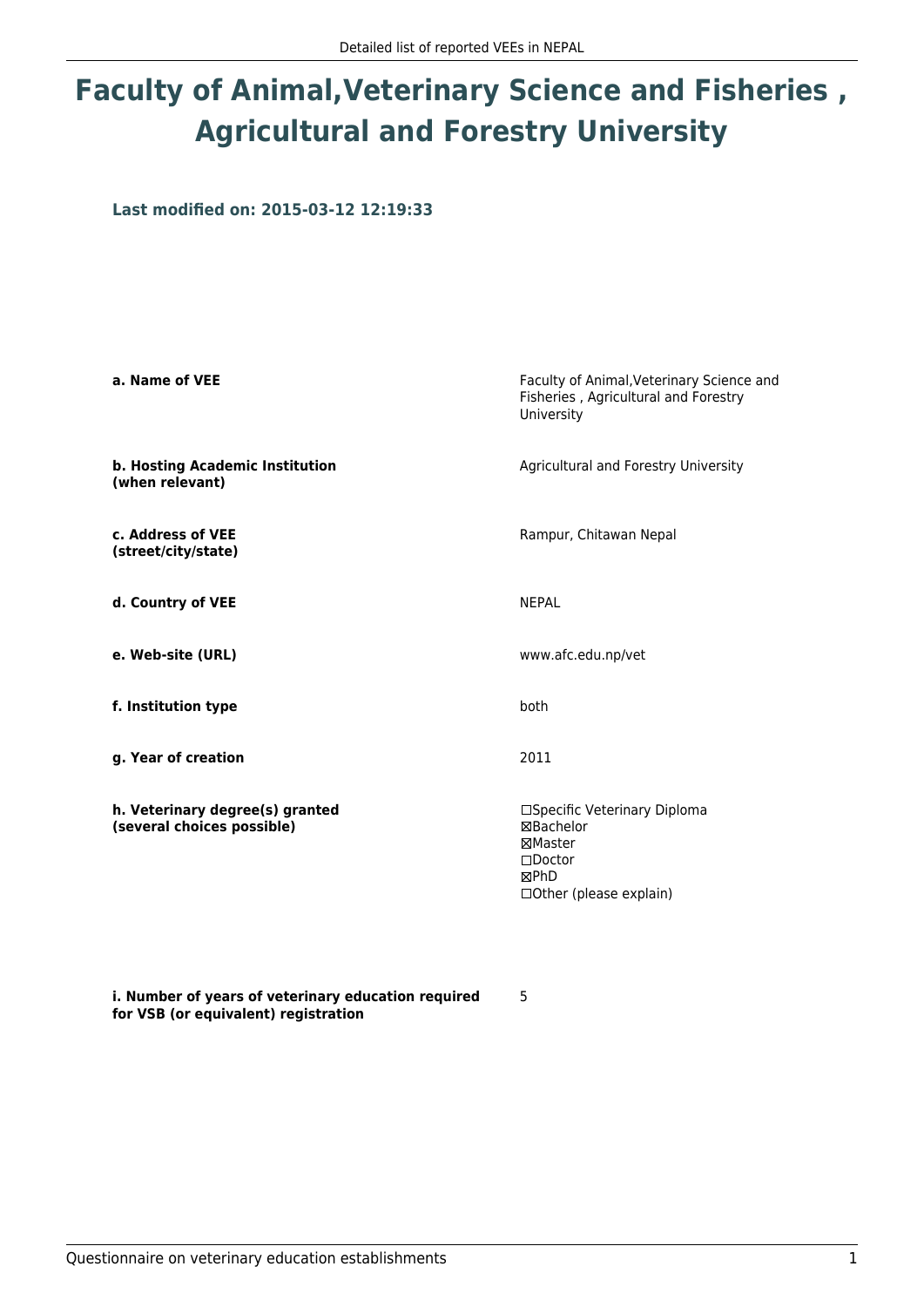|                                                                                                   | 1st Year                                                                                                                                                              | $0 - 50$                           |
|---------------------------------------------------------------------------------------------------|-----------------------------------------------------------------------------------------------------------------------------------------------------------------------|------------------------------------|
|                                                                                                   | 2d Year                                                                                                                                                               | $0 - 50$                           |
|                                                                                                   | 3d Year                                                                                                                                                               | $0 - 50$                           |
|                                                                                                   | 4th Year                                                                                                                                                              | $0 - 50$                           |
|                                                                                                   | <b>5th Year</b>                                                                                                                                                       | $0 - 50$                           |
|                                                                                                   | 6th Year                                                                                                                                                              |                                    |
|                                                                                                   | 7th Year                                                                                                                                                              |                                    |
| k. Average number of veterinary graduates per year<br>from the establishment                      | $0 - 50$                                                                                                                                                              |                                    |
| I. Minimum education required for admission to the<br>establishment<br>(several choices possible) | □High School University Entrance<br>Qualification<br>□Pre-Veterinary Science Diploma<br>⊠Pre-Veterinary Science Degree<br>⊠Other specific VEE entrance qualifications |                                    |
| m. Is there a selection procedure at<br>(several choices possible)                                | ⊠National level<br>⊠State level<br>⊠Establishment level                                                                                                               |                                    |
| n. National accreditation/certification/approval                                                  | <b>Yes</b>                                                                                                                                                            |                                    |
|                                                                                                   | <b>Accrediting agency:</b>                                                                                                                                            |                                    |
|                                                                                                   | <b>Name of the Agency</b>                                                                                                                                             | Nepal<br>Veterinary<br>Council     |
|                                                                                                   | <b>Address of the</b><br><b>Agency</b>                                                                                                                                | Tripureswore<br>Kathmandu<br>Nepal |
|                                                                                                   | Country of the<br><b>Agency</b>                                                                                                                                       | Nepal                              |
|                                                                                                   | Date granted (yyyy-<br>mm-dd)                                                                                                                                         | 2011-01-01                         |
|                                                                                                   | <b>Period of validity</b><br>(years)                                                                                                                                  | 5                                  |
|                                                                                                   |                                                                                                                                                                       |                                    |

**o. Regional accreditation/certification/approval** No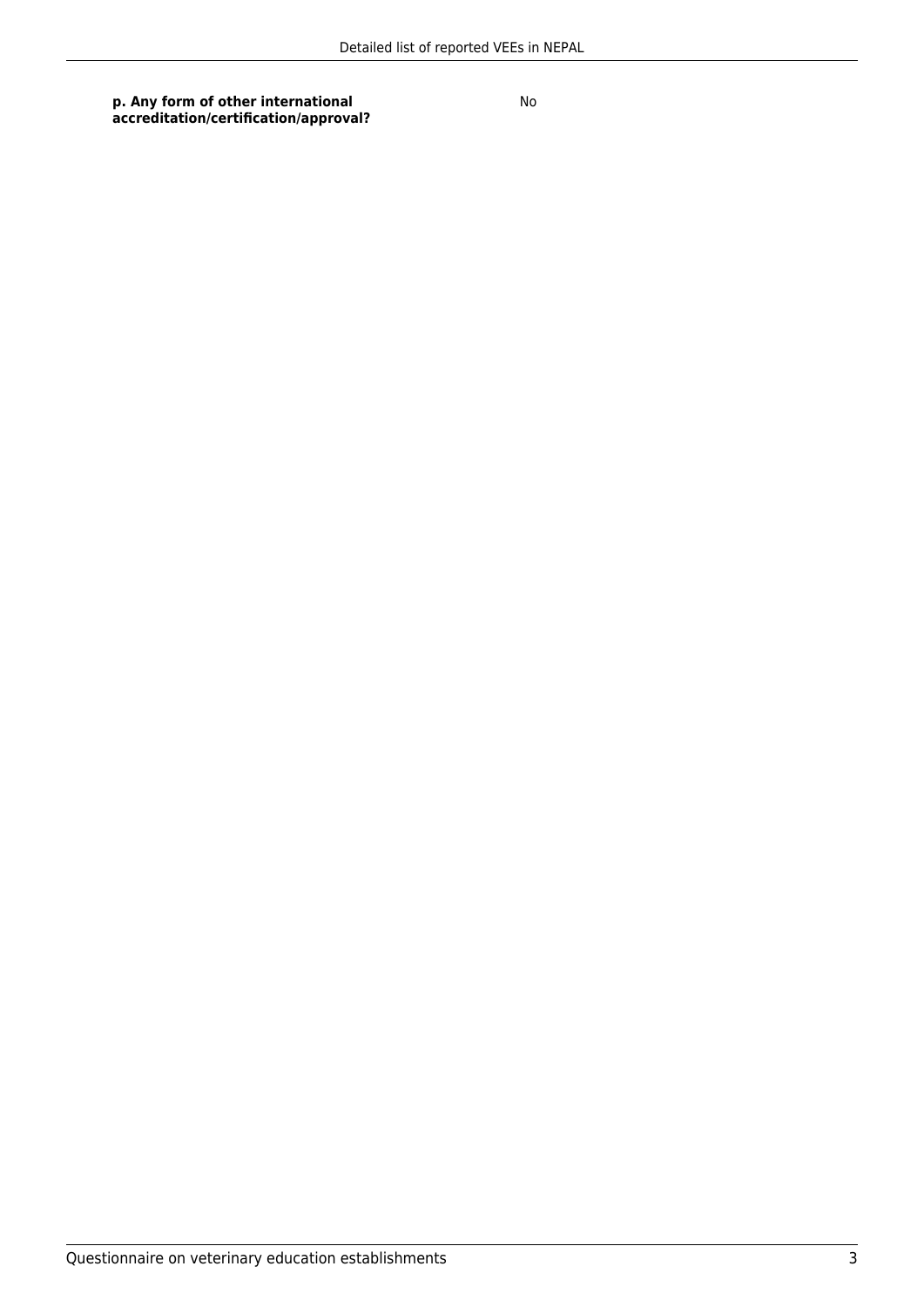# **Himalayan Institute of Agricultural and Animal sciences**

**Last modified on: 2015-03-12 12:32:53**

| a. Name of VEE                                                | Himalayan Institute of Agricultural and Animal<br>sciences                                                        |
|---------------------------------------------------------------|-------------------------------------------------------------------------------------------------------------------|
| b. Hosting Academic Institution<br>(when relevant)            | <b>Purbanchal University</b>                                                                                      |
| c. Address of VEE<br>(street/city/state)                      | Kalanki Kathmandu Nepal                                                                                           |
| d. Country of VEE                                             | <b>NEPAL</b>                                                                                                      |
| e. Web-site (URL)                                             | www.hicast.edu.np                                                                                                 |
| f. Institution type                                           | private                                                                                                           |
| g. Year of creation                                           | 2001                                                                                                              |
| h. Veterinary degree(s) granted<br>(several choices possible) | □Specific Veterinary Diploma<br>⊠Bachelor<br>⊠Master<br>$\square$ Doctor<br>$\Box$ PhD<br>□Other (please explain) |

**i. Number of years of veterinary education required for VSB (or equivalent) registration**

5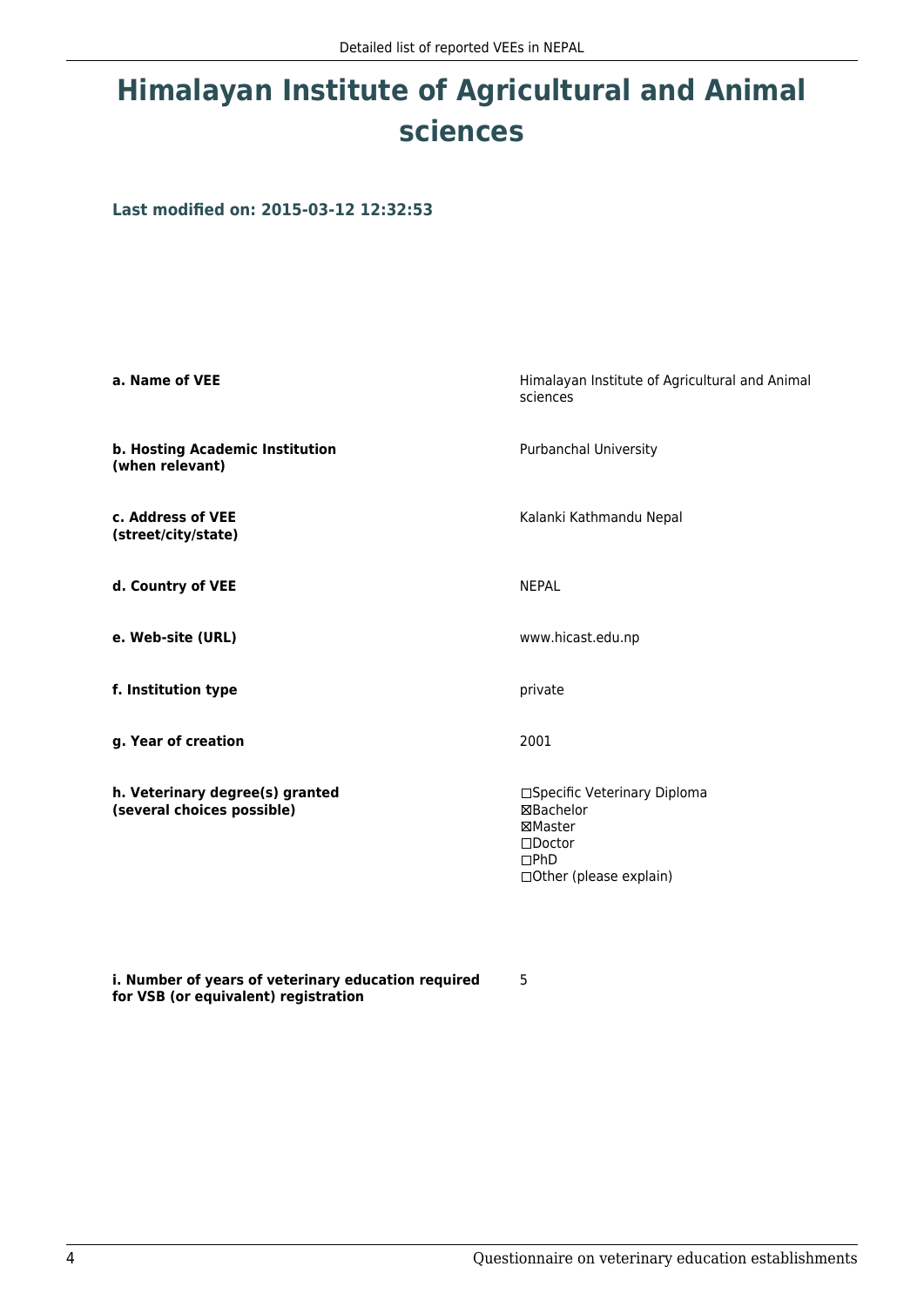|                                                                                                   | 1st Year                                                                                                                                                              | $0 - 50$                           |
|---------------------------------------------------------------------------------------------------|-----------------------------------------------------------------------------------------------------------------------------------------------------------------------|------------------------------------|
|                                                                                                   | 2d Year                                                                                                                                                               | $0 - 50$                           |
|                                                                                                   | 3d Year                                                                                                                                                               | $0 - 50$                           |
|                                                                                                   | 4th Year                                                                                                                                                              | $0 - 50$                           |
|                                                                                                   | <b>5th Year</b>                                                                                                                                                       | $0 - 50$                           |
|                                                                                                   | 6th Year                                                                                                                                                              |                                    |
|                                                                                                   | 7th Year                                                                                                                                                              |                                    |
| k. Average number of veterinary graduates per year<br>from the establishment                      | $0 - 50$                                                                                                                                                              |                                    |
| I. Minimum education required for admission to the<br>establishment<br>(several choices possible) | □High School University Entrance<br>Qualification<br>□Pre-Veterinary Science Diploma<br>⊠Pre-Veterinary Science Degree<br>⊠Other specific VEE entrance qualifications |                                    |
| m. Is there a selection procedure at<br>(several choices possible)                                | □National level<br>$\Box$ State level<br>□Establishment level                                                                                                         |                                    |
| n. National accreditation/certification/approval                                                  | Yes                                                                                                                                                                   |                                    |
|                                                                                                   | <b>Accrediting agency:</b>                                                                                                                                            |                                    |
|                                                                                                   | <b>Name of the Agency</b>                                                                                                                                             | Nepal<br>veterinary<br>Council     |
|                                                                                                   | <b>Address of the</b><br><b>Agency</b>                                                                                                                                | Tripureswore<br>Kathmandu<br>Nepal |
|                                                                                                   | <b>Country of the</b><br><b>Agency</b>                                                                                                                                | Nepal                              |
|                                                                                                   | Date granted (yyyy-<br>mm-dd)                                                                                                                                         | 2001-01-01                         |
|                                                                                                   | <b>Period of validity</b><br>(years)                                                                                                                                  | 5                                  |
|                                                                                                   |                                                                                                                                                                       |                                    |

**o. Regional accreditation/certification/approval** No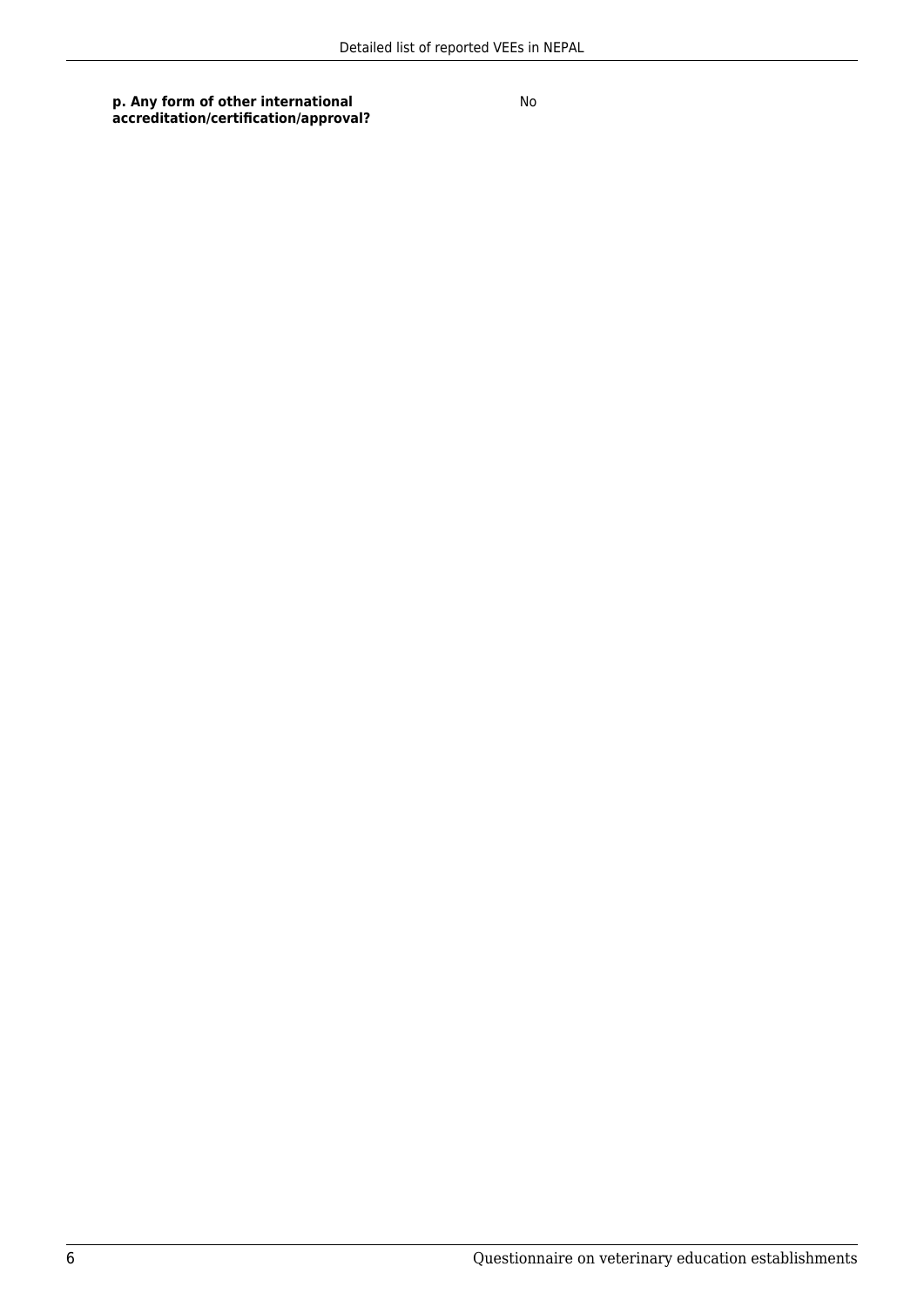## **Institute of Agriculture and Animal Science**

## **Last modified on: 2015-03-12 12:25:02**

| a. Name of VEE                                                | Institute of Agriculture and Animal Science                                                                        |
|---------------------------------------------------------------|--------------------------------------------------------------------------------------------------------------------|
| b. Hosting Academic Institution<br>(when relevant)            | Tribhuwan University                                                                                               |
| c. Address of VEE<br>(street/city/state)                      | Rampur Chitawan Nepal                                                                                              |
| d. Country of VEE                                             | <b>NEPAL</b>                                                                                                       |
| e. Web-site (URL)                                             | www.iaas.edu.np                                                                                                    |
| f. Institution type                                           | both                                                                                                               |
| g. Year of creation                                           | 1991                                                                                                               |
| h. Veterinary degree(s) granted<br>(several choices possible) | □Specific Veterinary Diploma<br><b>⊠Bachelor</b><br>⊠Master<br>$\square$ Doctor<br>⊠PhD<br>□Other (please explain) |

**i. Number of years of veterinary education required for VSB (or equivalent) registration**

5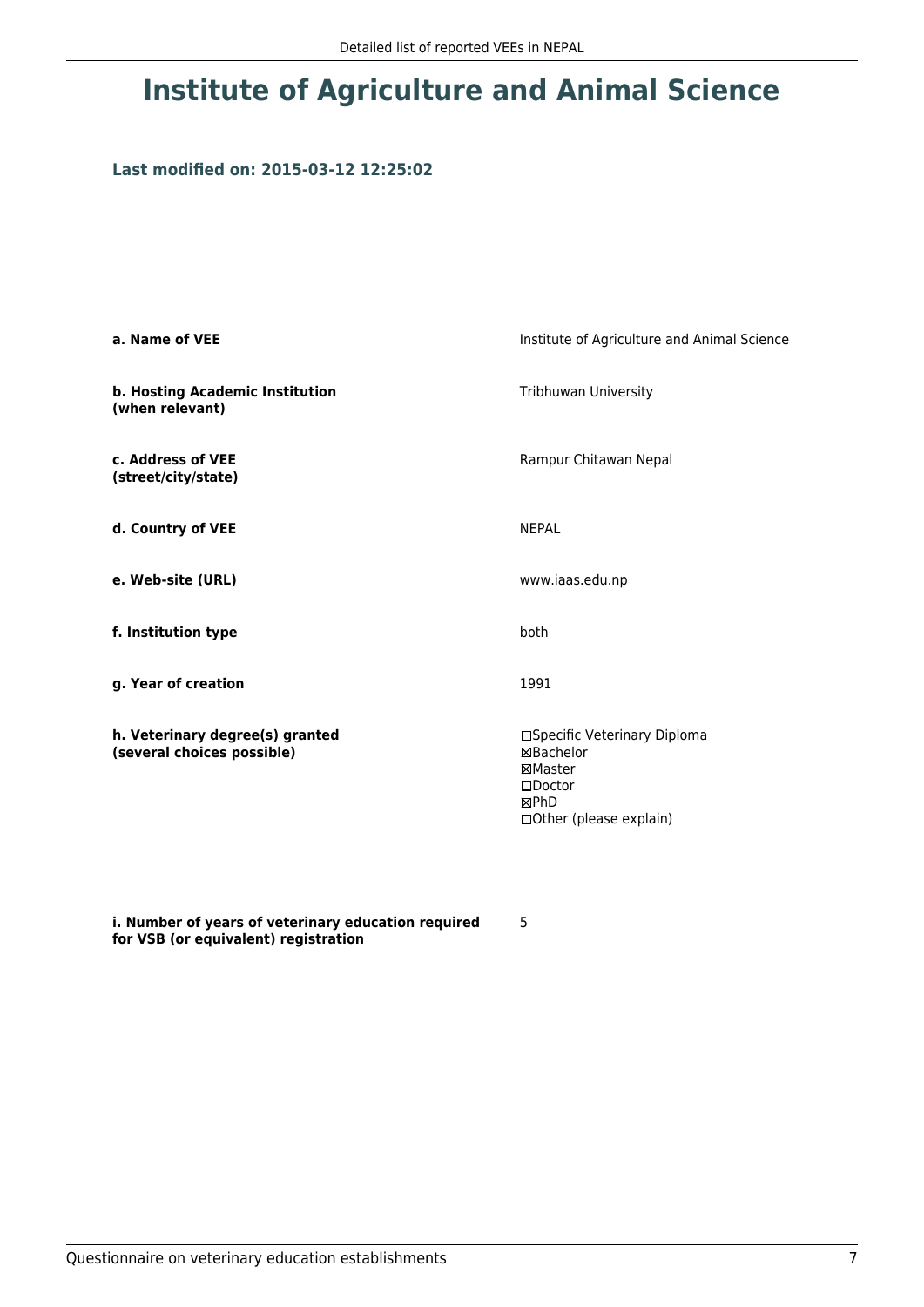|                                                                                                   | 1st Year                                                                                                                                                              | $0 - 50$                           |
|---------------------------------------------------------------------------------------------------|-----------------------------------------------------------------------------------------------------------------------------------------------------------------------|------------------------------------|
|                                                                                                   | 2d Year                                                                                                                                                               | $0 - 50$                           |
|                                                                                                   | 3d Year                                                                                                                                                               | $0 - 50$                           |
|                                                                                                   | 4th Year                                                                                                                                                              | $0 - 50$                           |
|                                                                                                   | <b>5th Year</b>                                                                                                                                                       | $0 - 50$                           |
|                                                                                                   | 6th Year                                                                                                                                                              |                                    |
|                                                                                                   | 7th Year                                                                                                                                                              |                                    |
| k. Average number of veterinary graduates per year<br>from the establishment                      | $0 - 50$                                                                                                                                                              |                                    |
| I. Minimum education required for admission to the<br>establishment<br>(several choices possible) | □High School University Entrance<br>Qualification<br>□Pre-Veterinary Science Diploma<br>⊠Pre-Veterinary Science Degree<br>⊠Other specific VEE entrance qualifications |                                    |
| m. Is there a selection procedure at<br>(several choices possible)                                | ⊠National level<br>⊠State level<br>⊠Establishment level                                                                                                               |                                    |
| n. National accreditation/certification/approval                                                  | Yes                                                                                                                                                                   |                                    |
|                                                                                                   | <b>Accrediting agency:</b>                                                                                                                                            |                                    |
|                                                                                                   | <b>Name of the Agency</b>                                                                                                                                             | Nepal<br>veterinary<br>Council     |
|                                                                                                   | <b>Address of the</b><br><b>Agency</b>                                                                                                                                | Tripureswore<br>Kathmandu<br>Nepal |
|                                                                                                   | Country of the<br><b>Agency</b>                                                                                                                                       | Nepal                              |
|                                                                                                   | Date granted (yyyy-<br>mm-dd)                                                                                                                                         | 1992-01-01                         |
|                                                                                                   | <b>Period of validity</b><br>(years)                                                                                                                                  | 5                                  |
|                                                                                                   |                                                                                                                                                                       |                                    |

**o. Regional accreditation/certification/approval** No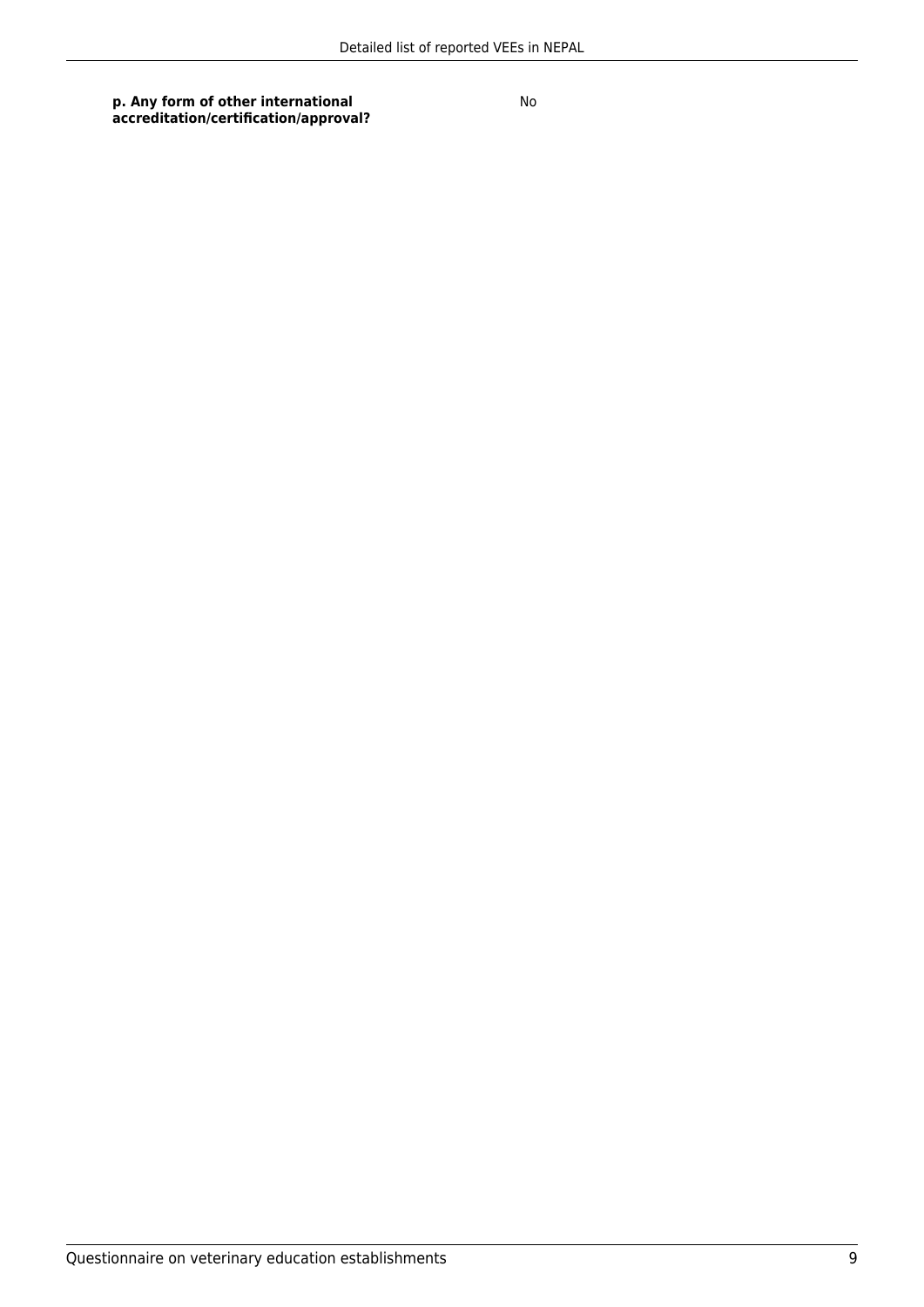## **Nepal Poly techhnic Institute**

## **Last modified on: 2015-03-12 12:04:41**

| a. Name of VEE                                                | Nepal Poly techhnic Institute                                                                                             |
|---------------------------------------------------------------|---------------------------------------------------------------------------------------------------------------------------|
| b. Hosting Academic Institution<br>(when relevant)            | <b>Purbanchal University</b>                                                                                              |
| c. Address of VEE<br>(street/city/state)                      | Bharatpur, Chitawan, Nepal                                                                                                |
| d. Country of VEE                                             | <b>NEPAL</b>                                                                                                              |
| e. Web-site (URL)                                             | www.npibharatpur.org.np                                                                                                   |
| f. Institution type                                           | private                                                                                                                   |
| g. Year of creation                                           | 1992                                                                                                                      |
| h. Veterinary degree(s) granted<br>(several choices possible) | □Specific Veterinary Diploma<br><b>⊠Bachelor</b><br>$\Box$ Master<br>$\square$ Doctor<br>DPhD<br>□ Other (please explain) |

**i. Number of years of veterinary education required for VSB (or equivalent) registration**

5